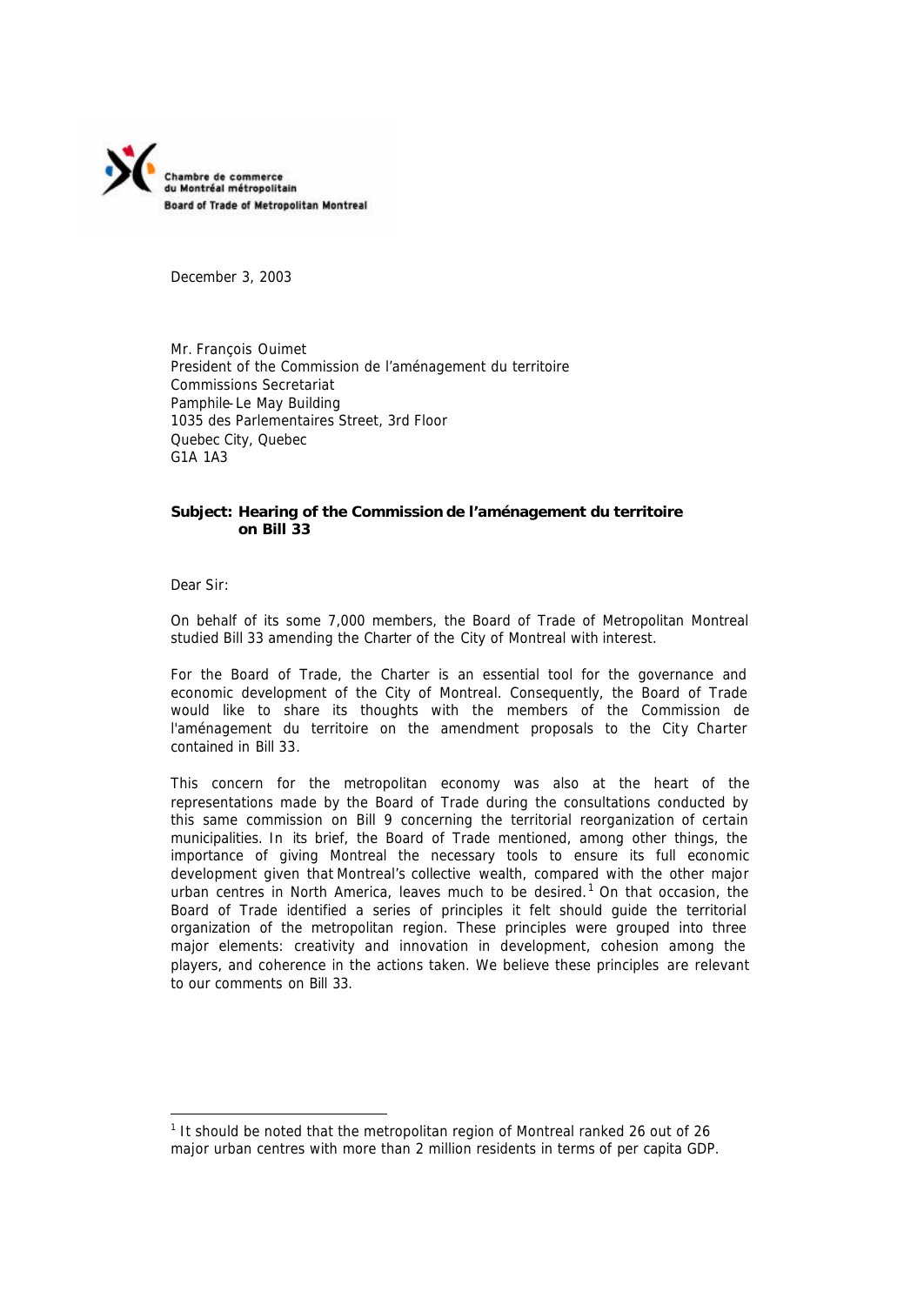## **Creativity: create and have the means to innovate**

The Board of Trade believes that in order to maximize the impact of economic development initiatives, the economic development resources and jurisdictions should be consolidated within the urban centre. In fact, this principle was part of the Board of Trade's recommendation in its brief on Bill 9, in which it stated that economic development should be under "metropolitan jurisdiction."

Indeed, the Board of Trade believes that economic development should be considered a "collective property" of an urban area and that repercussions of an investment or the growth of a business are never confined to the boundaries of a sector or a borough: generally these repercussions are felt throughout the urban centre or region. As such, the decisions and support initiatives regarding economic development should be made by taking the collective interest of the urban centre and the region into account rather than only the interest of a given sector or borough.

Generally speaking, the Board of Trade believes that the organizational model proposed by Bill 33 is adequate in terms of giving the City the authority to undertake economic development initiatives. More specifically, the Board of Trade is favourable to Section 23 of the Bill, which by amending Section 91 of the Charter, places economic development and promotion within the City's jurisdiction.

For the Board of Trade, the management of strategic jurisdictions offers a distinct advantage. Indeed, it clearly establishes the fact that healthy competition in terms of economic development and attracting investment must be waged on an international scale – between cities such as Montreal, Barcelona, Boston, Chicago, Lyons, Milan and other major urban centres – rather than at the local level, between boroughs.

## **Cohesion: obtaining the means to work together**

To stimulate cohesion among Greater Montreal's different players and their mobilization behind the common project for metropolitan success, it is essential that everyone be asked to contribute their fair share to finance equipment and activities that serve the metropolitan region. In return, it goes without saying that comparable public services must be rendered to all the citizens and companies in the metropolitan area. Applying this principle of fairness is important to creating a sense of belonging, and as the Board of Trade underscored throughout its brief on Bill 9, creating a true sense of belonging in the new City of Montreal is a key ingredient for its success. As such, the Board of Trade firmly believes in the need to ensure a form of municipal cost and revenue sharing across the Island of Montreal.

Overall, the proposed reorganization model, combined with the existing cost and revenue sharing mechanisms, should allow the City of Montreal to fulfill these requirements. In this regard, one of the avenues that the Board of Trade considers particularly interesting is the introduction of a mechanism for sharing revenues generated by new development projects between the borough where the project is taking place and the City (Section 22 of the Bill). This mechanism appears promising because it offers the advantage of encouraging local economic development efforts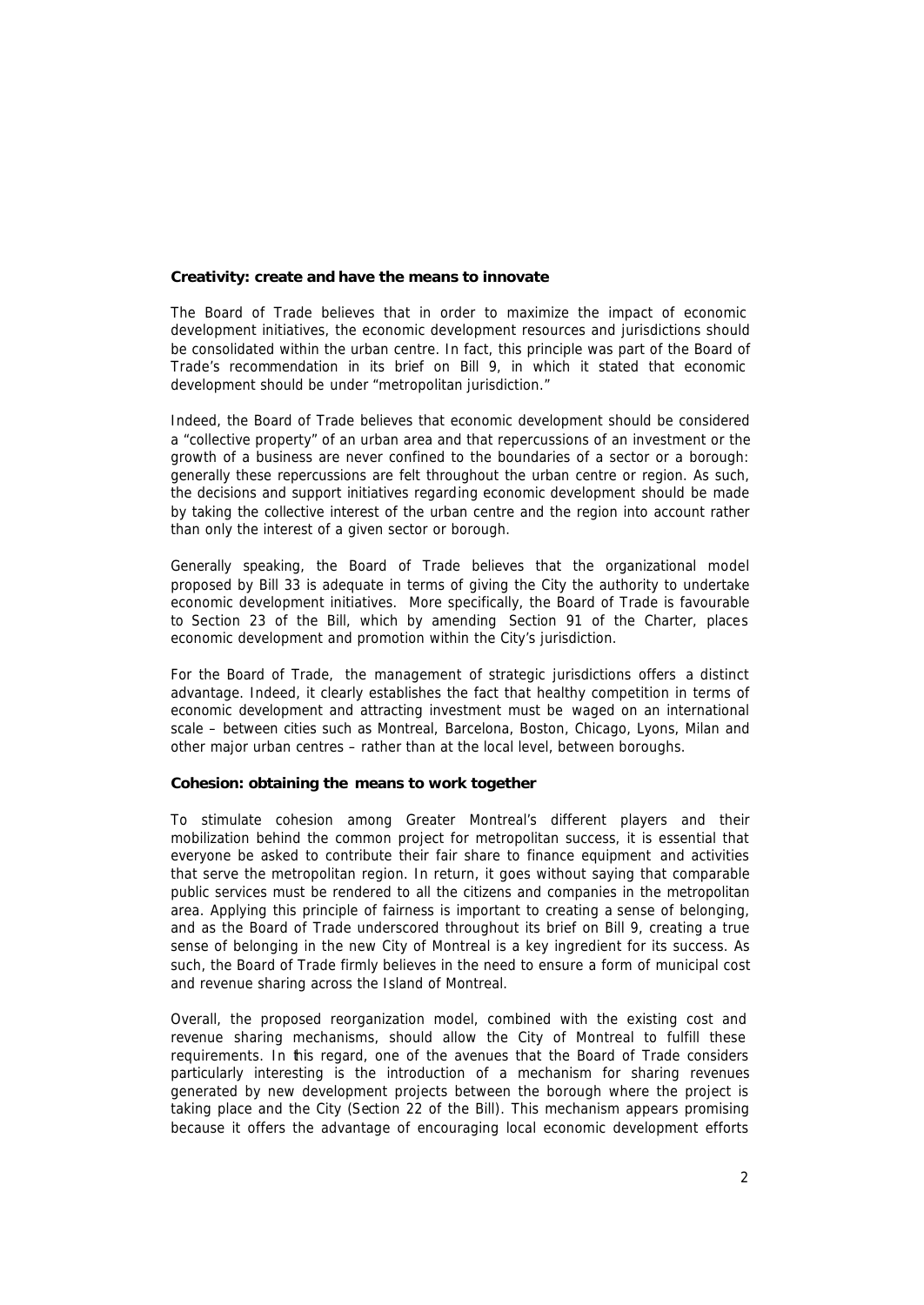within the boroughs while ensuring that a part of the benefits are shared by all the City's citizens.

## **Coherence: ensure constructive and complementary actions**

As the Board of Trade stated in its brief on Bill 9, the principle of subsidiarity is complementary to the principle of metropolitan organization and the efficient planning and management of economic development. Indeed, to minimize the temptation for a metropolitan body to overcentralize responsibilities and considerably increase its operating burden, a territorial reorganization of the metropolitan region must give preference to the delivery of services to citizens by the body closest to them that is able to do so. It is appropriate that the local bodies have the degree of administrative autonomy allowing them to live up to the public's expectations. In return, needless to say, local elected representatives must be fully accountable for their decisions to the voters who entrusted them with the management of their sector.

On this basis, the Board of Trade very favourably views the decentralized administration of neighbourhood services contemplated in Bill 33 and the election of borough mayors. The Board of Trade is also in favour of the mechanisms provided for in the Bill to give the boroughs the necessary powers and resources to offer citizens, merchants and companies quality neighbourhood services adapted to their local reality.

In terms of coherence, the Board of Trade does have some concerns about the possible negative effects and counter-productive nature of one of the provisions in the Bill, namely Section 28, which involves adding Section 130.3 to the Charter, pertaining to the process of amending the urban plan. According to the Bill, it could henceforth become possible for a borough to amend the urban plan without having recourse to the services of the Office de consultation publique de Montréal, as is currently the case. For the Board of Trade, it is paramount that granting this power to the boroughs does not run counter to the objectives behind the creation of an urban plan, namely, the development of a master plan that sets out the long-term urban functions for the entire territory. For example, in the case where changes to the plan affect more than one borough, the Board of Trade would like clarification on how coordination will be ensured between the adjacent boroughs.

## **Conclusion**

The Board of Trade is generally favourable to the reorganization project contained in Bill 33 tabled by the Government. Among the positive elements, the Board of Trade would like to underscore the attention accorded to eliminating duplicate functions, guaranteeing that the City's strategic issues will be assumed by the City Council, and ensuring that neighbourhood services are delivered by the administrative level closest to the public, that is, the borough.

The Board of Trade is also aware of the fact that the Bill allowing for the administrative reorganization of the City of Montreal has been tabled even as the impending adoption of Bill 9 will launch a process that could result in a certain number of demergers. Thus, while the Board of Trade has welcomed the amendments to Bill 9,